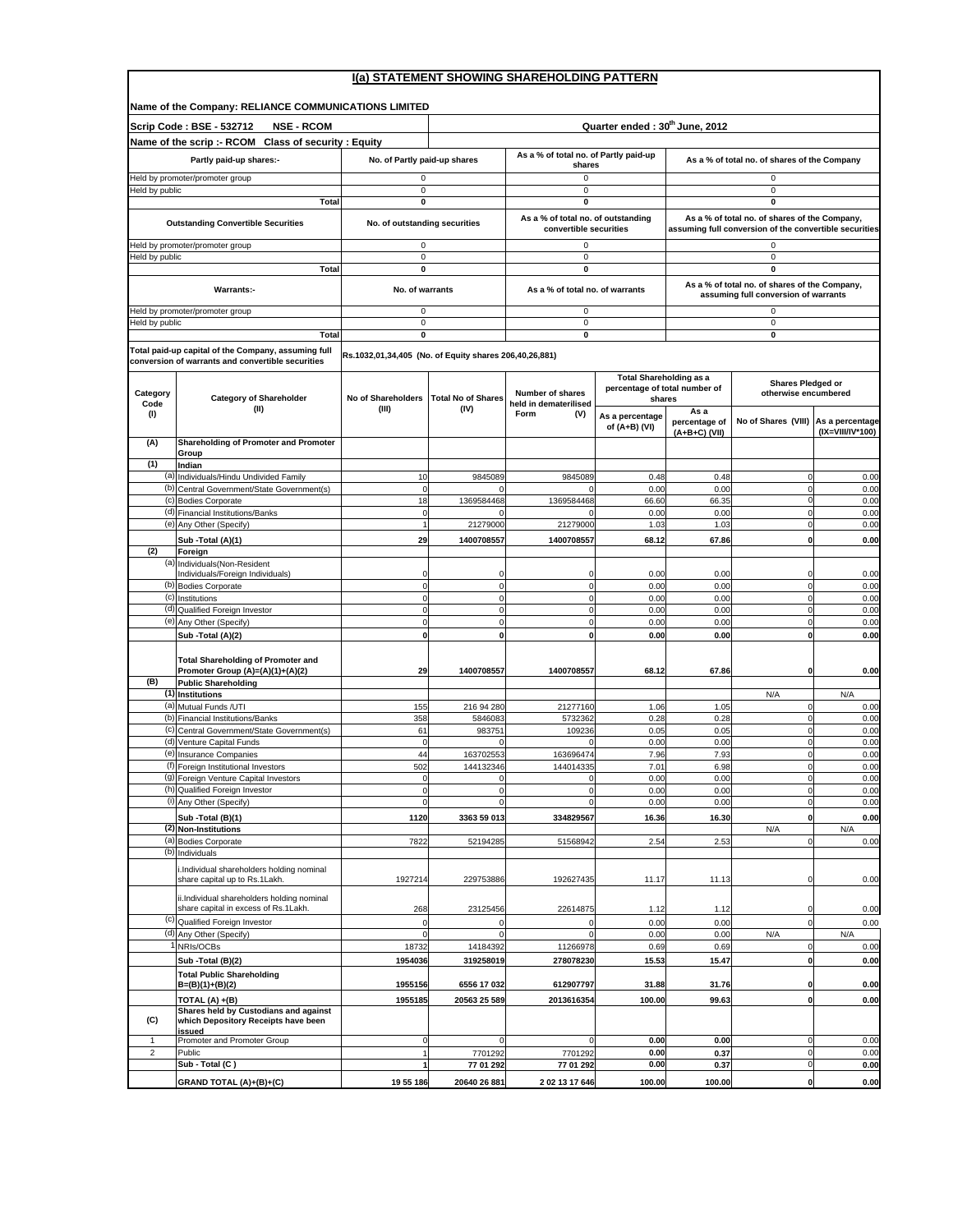## (SHAREHOLDING PATTERN- 30.06.2012)

#### **I(b) Statement showing holding of securities (including shares, warrants, convertible securities) of persons belonging to the category "Promoter and Promoter Group"**

|              |                                                                                          | Details of shares held      |                                                | Encumbered shares (*)    |                          |                                                                                       | <b>Details of warrants</b> |                                                                                  | Details of convertible securities<br>securities    |                                                                                       | <b>Total shares (including</b>                                                                                                          |
|--------------|------------------------------------------------------------------------------------------|-----------------------------|------------------------------------------------|--------------------------|--------------------------|---------------------------------------------------------------------------------------|----------------------------|----------------------------------------------------------------------------------|----------------------------------------------------|---------------------------------------------------------------------------------------|-----------------------------------------------------------------------------------------------------------------------------------------|
| Sr No<br>(1) | Name of the shareholder<br>(II)                                                          | No. of Shares held<br>(III) | As a % of Grand<br>Total $(A)+(B)+(C)$<br>(IV) | No.<br>(V)               | (VI)=(V)/(III)*100       | As a % of grand<br>As a percentage total (A)+(B)+(C) of<br>sub-clause (I)(a)<br>(VII) | Number of<br>(VIII)        | As a % total<br>number of<br>warrants held warrants of the<br>same class<br>(IX) | Number of<br>convertible<br>securities held<br>(X) | As a $%$<br>total number of<br>convertible<br>securities<br>of the same class<br>(XI) | underlying shares assuming<br>full conversion of warrants<br>and convertible securities)<br>as a % of diluted share<br>capital<br>(XII) |
|              | 1 AAA Communication Private Limited                                                      | 72 31 10 172                | 35.03                                          | $\overline{\phantom{a}}$ | $\sim$                   | 0.00                                                                                  | $\sim$                     | 0.00                                                                             | $\overline{\phantom{a}}$                           | 0.00                                                                                  | 35.03                                                                                                                                   |
|              | 2 AAA Industries Private Limited                                                         | 30 00 00 000                | 14.53                                          | $\overline{\phantom{a}}$ | $\sim$                   | 0.00                                                                                  | $\sim$                     | 0.00                                                                             | $\overline{\phantom{a}}$                           | 0.00                                                                                  | 14.53                                                                                                                                   |
|              | 3 ADA Enterprises and Ventures Private Limited                                           | 30 00 00 000                | 14.53                                          | $\overline{\phantom{a}}$ | $\overline{\phantom{a}}$ | 0.00                                                                                  | $\overline{\phantom{a}}$   | 0.00                                                                             | $\overline{\phantom{a}}$                           | 0.00                                                                                  | 14.53                                                                                                                                   |
|              | 4 Shri Jai Anmol A. Ambani                                                               | 16 69 759                   | 0.08                                           | $\blacksquare$           | $\overline{\phantom{a}}$ | 0.00                                                                                  | $\overline{\phantom{a}}$   | 0.00                                                                             | $\overline{\phantom{a}}$                           | 0.00                                                                                  | 0.08                                                                                                                                    |
|              | Mast Jai Anshul A. Ambani (through Father and natural<br>5 quardian Shri Anil D. Ambani) | 100                         | 0.00                                           |                          |                          | 0.00                                                                                  |                            | 0.00                                                                             | $\overline{\phantom{a}}$                           | 0.00                                                                                  | 0.00                                                                                                                                    |
|              | Reliance ADA Group Trustees Private Limited -<br>6 Trustees of RCOM ESOS Trust           | 2 12 79 000                 | 1.03                                           | $\overline{\phantom{a}}$ | $\overline{\phantom{a}}$ | 0.00                                                                                  | $\overline{\phantom{a}}$   | 0.00                                                                             | $\overline{\phantom{a}}$                           | 0.00                                                                                  | 1.03                                                                                                                                    |
|              | 7 Reliance Capital Limited                                                               | 3 10 95 295                 | 1.51                                           | $\overline{\phantom{a}}$ | $\sim$                   | 0.00                                                                                  | $\sim$                     | 0.00                                                                             | $\overline{\phantom{a}}$                           | 0.00                                                                                  | 1.51                                                                                                                                    |
|              | 8 Shreeji Comtrade LLP                                                                   | 15 00 000                   | 0.07                                           |                          | $\overline{\phantom{a}}$ | 0.00                                                                                  | $\sim$                     | 0.00                                                                             | $\overline{\phantom{a}}$                           | 0.00                                                                                  | 0.07                                                                                                                                    |
|              | 9 Shrikrishna Tradecom LLP                                                               | 15 00 000                   | 0.07                                           |                          |                          | 0.00                                                                                  | $\blacksquare$             | 0.00                                                                             | $\overline{\phantom{a}}$                           | 0.00                                                                                  | 0.07                                                                                                                                    |
|              | 10 Reliance Innoventures Private Limited                                                 | 23 79 001                   | 0.60                                           |                          |                          | 0.00                                                                                  | $\sim$                     | 0.00                                                                             | $\overline{\phantom{a}}$                           | 0.00                                                                                  | 0.60                                                                                                                                    |
|              | 11 Shri Anil D. Ambani                                                                   | 18 59 171                   | 0.09                                           | $\sim$                   |                          | 0.00                                                                                  | $\sim$                     | 0.00                                                                             | $\sim$                                             | 0.00                                                                                  | 0.09                                                                                                                                    |
|              | 12 Smt. Kokila D. Ambani                                                                 | 46 65 227                   | 0.23                                           | $\overline{\phantom{a}}$ | $\overline{\phantom{a}}$ | 0.00                                                                                  | $\sim$                     | 0.00                                                                             | $\overline{\phantom{a}}$                           | 0.00                                                                                  | 0.23                                                                                                                                    |
|              | 13 Smt. Tina A. Ambani                                                                   | 16 50 832                   | 0.08                                           | $\overline{\phantom{a}}$ | $\sim$                   | 0.00                                                                                  | $\sim$                     | 0.00                                                                             | $\sim$                                             | 0.00                                                                                  | 0.08                                                                                                                                    |
|              | <b>TOTAL</b>                                                                             | 1 40 07 08 557              | 67.86                                          | $\mathbf{0}$             | 0.00                     | 0.00                                                                                  |                            | 0.00                                                                             |                                                    | 0.00                                                                                  | 67.86                                                                                                                                   |

(\*) The term "encumbrance" has the same meaning as assigned to it in regulatiion 28(3) of the SAST Regulations, 2011.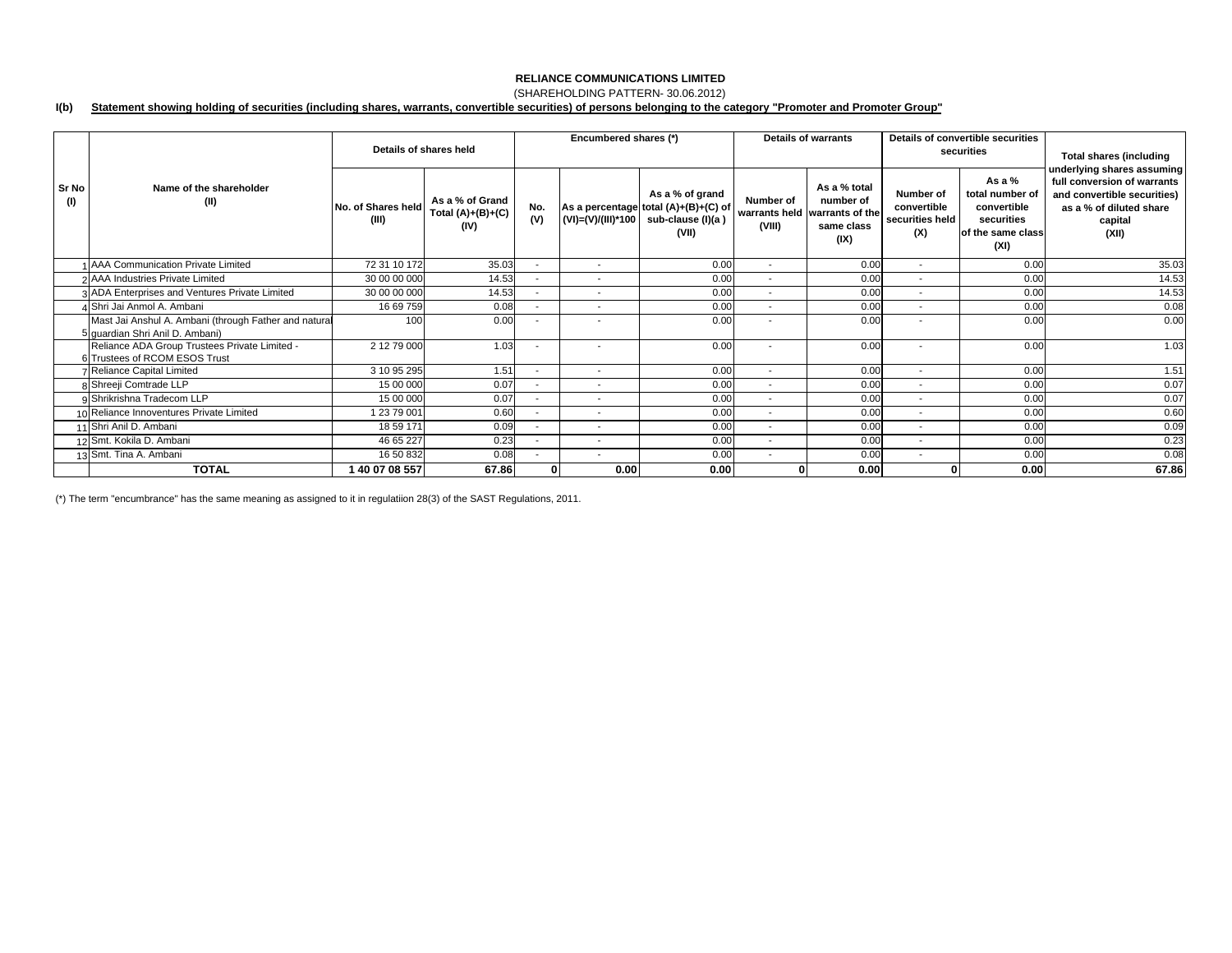(SHAREHOLDING PATTERN - 30.06.2012)

### **I(c)(i) Statement showing holding of securities (including shares, warrants, convertible securities) of persons belonging to thecategory "Public" and holding more than 1% of the total number of shares**

|          |                                       |                      | Shares as a percentage of<br><b>Details of Warrants</b><br>total number of                 |                            |                                                            | <b>Details of Convertible securities</b>    | Total shares (including                                                 |                                                                                                                             |
|----------|---------------------------------------|----------------------|--------------------------------------------------------------------------------------------|----------------------------|------------------------------------------------------------|---------------------------------------------|-------------------------------------------------------------------------|-----------------------------------------------------------------------------------------------------------------------------|
| l Sr Nol | Name of the shareholder               | No of shares<br>held | shares{i.e.,Grand Total<br>$(A)+(B)+(C)$ indicated in<br>statement at para(I)(a)<br>above} | Number of<br>warrants held | As a % of total<br>number of warrants<br>of the same class | Number of<br>convertible<br>securities held | % w.r.t. total number of<br>convertible securities of<br>the same class | underlying shares assuming<br>full conversion of warrants and<br>convertible securities) as a %<br>of diluted share capital |
|          | 1 Life Insurance Corporation of India | 149603497            | 7.25                                                                                       |                            |                                                            |                                             |                                                                         | 7.25                                                                                                                        |
|          | <b>TOTALI</b>                         | 149603497            | 7.25                                                                                       |                            |                                                            |                                             |                                                                         | 7.25                                                                                                                        |

## **I(c)(ii) Statement showing holding of securities (including shares, warrants, convertible securities) of persons (together withPAC) belonging to the category "Public" and holding more than 5% of the total number of shares of the company**

| Sr No | Name(s) of the shareholder(s) and the Persons<br>Acting in Concert (PAC) with them | No of shares | Shares as a percentage of<br>total number of<br>shares{i.e.,Grand Total<br>$(A)+(B)+(C)$ indicated in<br>statement at para(I)(a)<br>ahove} | Number of<br>warrants | <b>Details of Warrants</b><br>As a % of total<br>number of warrants<br>of the same class | Number of<br>convertible<br>securities held | <b>Details of Convertible securities</b><br>% w.r.t. total number of<br>convertible securities of<br>the same class | Total shares (including<br>underlying shares assuming  <br><b>Ifull conversion of warrants and I</b><br>convertible securities) as a %<br>of diluted share capital |
|-------|------------------------------------------------------------------------------------|--------------|--------------------------------------------------------------------------------------------------------------------------------------------|-----------------------|------------------------------------------------------------------------------------------|---------------------------------------------|---------------------------------------------------------------------------------------------------------------------|--------------------------------------------------------------------------------------------------------------------------------------------------------------------|
|       | 1 Life Insurance Corporation of India                                              | 149603497    | 7.25                                                                                                                                       |                       |                                                                                          |                                             |                                                                                                                     | 7.25                                                                                                                                                               |
|       | TOTALI                                                                             | 149603497    | 7.25                                                                                                                                       |                       |                                                                                          |                                             |                                                                                                                     | 7.25                                                                                                                                                               |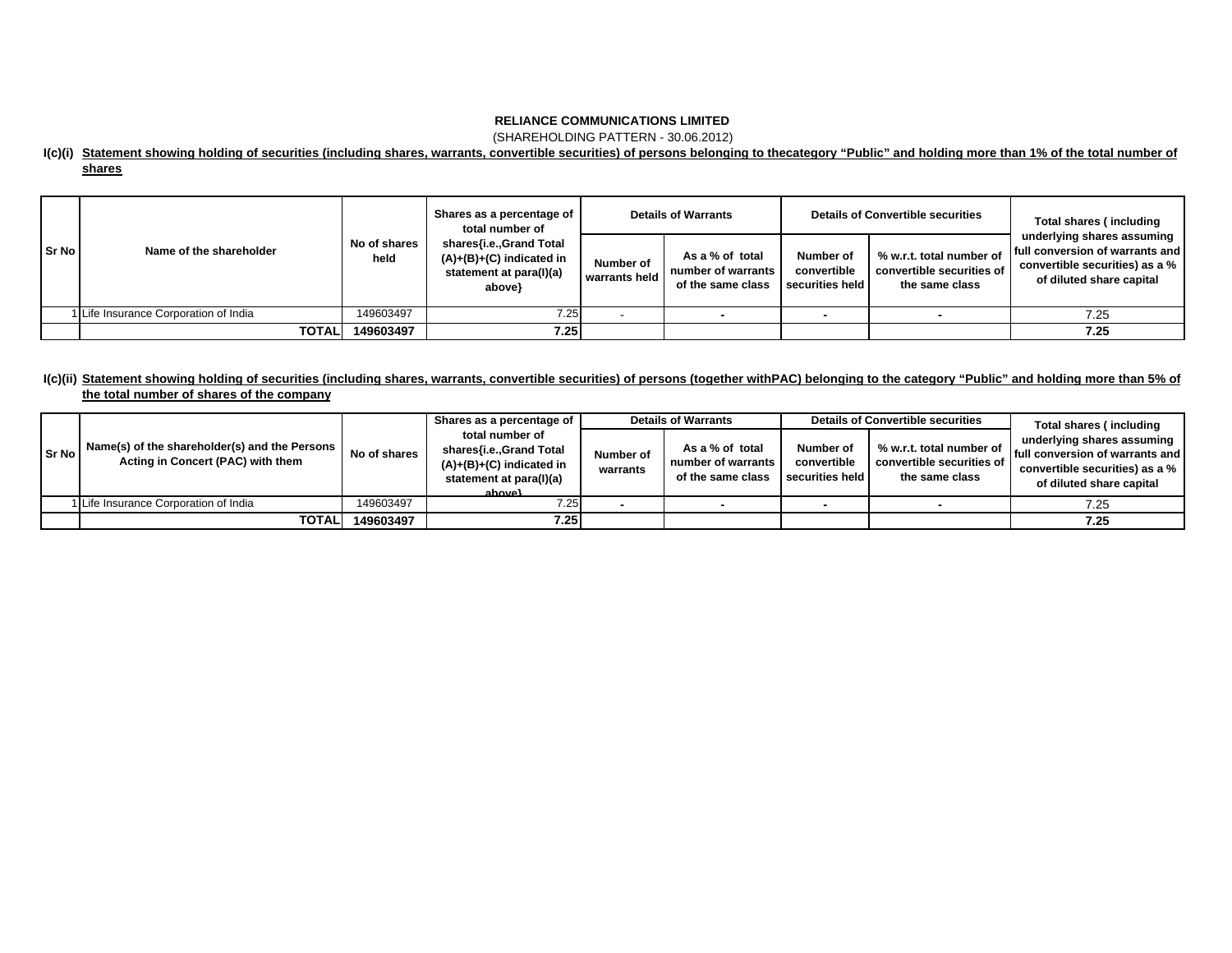(SHAREHOLDING PATTERN - 30.06.2012)

#### **I(d) Statement showing details of locked -in shares**

| Sr No | Name of the shareholder | <b>Catoegory of Shareholders</b><br>(Promoters/Public) | No of locked-in shares | Locked-in shares as a percentage of<br>total number of shares{i.e., Grand<br>Total $(A)+(B)+(C)$ indicated in<br>statement at para(I)(a) above} |
|-------|-------------------------|--------------------------------------------------------|------------------------|-------------------------------------------------------------------------------------------------------------------------------------------------|
|       | N/A                     | N/A                                                    | Nil                    |                                                                                                                                                 |
|       | TOTALI                  |                                                        |                        | 0.00                                                                                                                                            |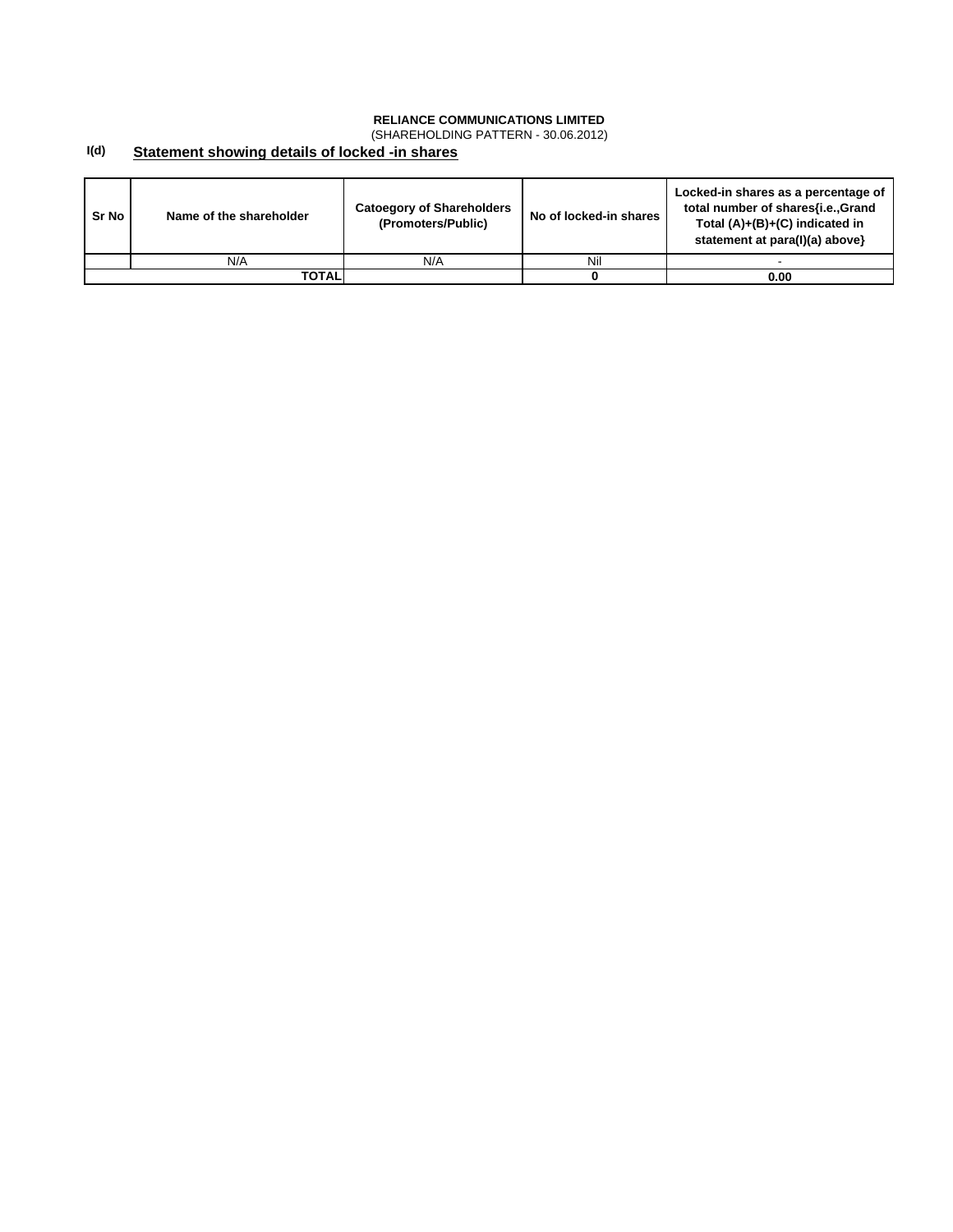(SHAREHOLDING PATTERN - 30.06.2012)

#### **II(a) Statement showing details of Depository Receipts (DRs)**

| Sr Nol | Type of outstanding DR<br>(ADRs, GDRs, SDRs, etc.) | <b>Number of outstanding DRs</b> | No of shares underlying<br>outstanding DRs | <b>Shares underlying outstanding</b><br>DRs as a percentage of total<br>number of shares{i.e., Grand<br>Total $(A)+(B)+(C)$ indicated in<br>statement at para(I)(a) above} |
|--------|----------------------------------------------------|----------------------------------|--------------------------------------------|----------------------------------------------------------------------------------------------------------------------------------------------------------------------------|
|        | <b>IGDRs</b>                                       | 7701292                          | 7701292                                    | 0.37                                                                                                                                                                       |
|        |                                                    | TOTAL                            | 7701292                                    | 0.37                                                                                                                                                                       |